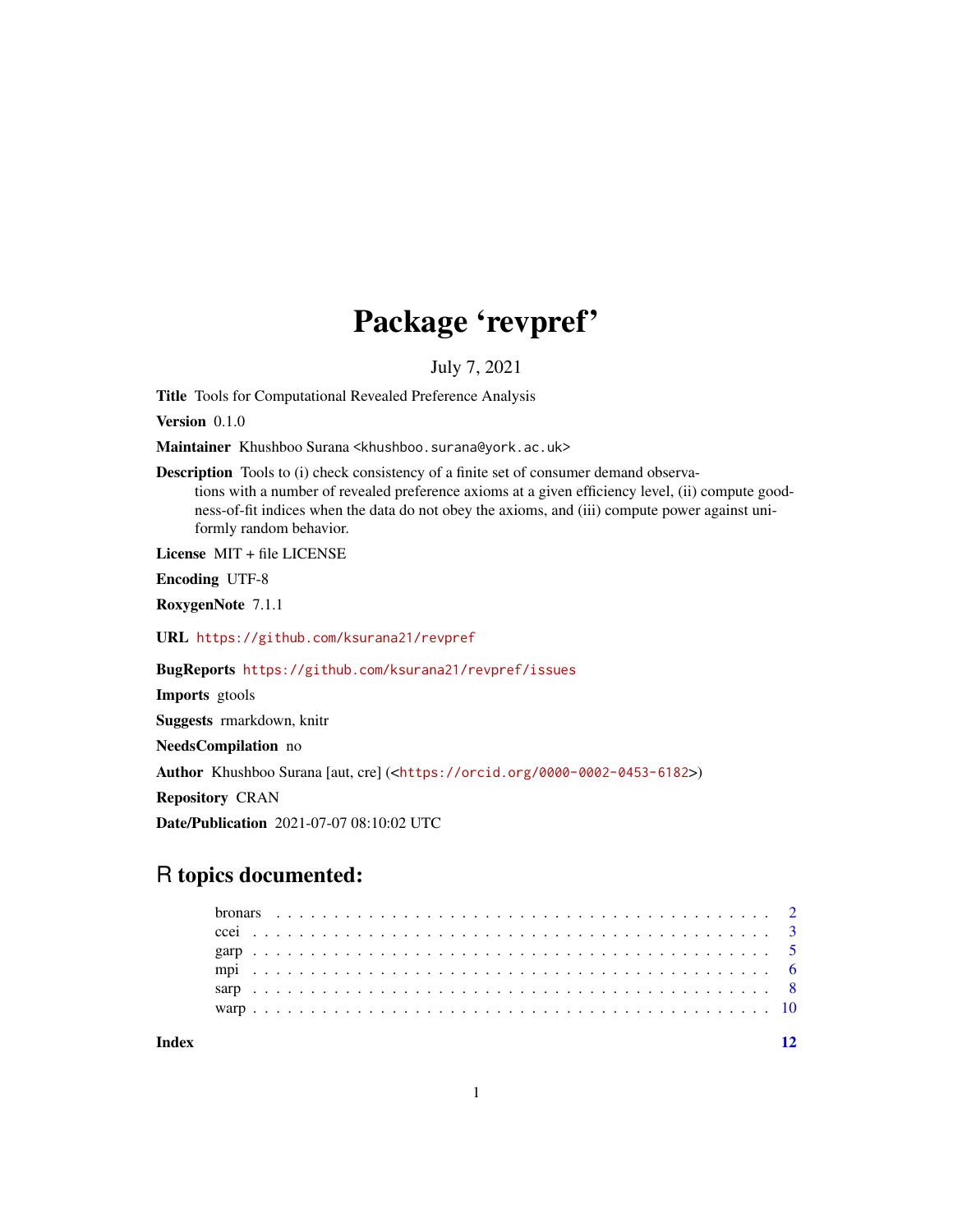<span id="page-1-0"></span>2 bronars and the contract of the contract of the contract of the contract of the contract of the contract of the contract of the contract of the contract of the contract of the contract of the contract of the contract of

bronars *Computes the Bronars power index for a given axiom at a given efficiency level*

#### Description

The power of the revealed preference test of a given axiom captures the probability of rejecting the axiom if the data set is generated by irrational behavior. Following Bronars' (1987) approach, we measure power using Becker's (1962) notion of irrational behavior. More specifically, we generate irrational behavior by simulating a consumer who makes consumption choices randomly from his or her budget set such that the budget set is exhausted. The Bronars power index captures the probability of rejecting the null hypothesis that the random choices are utility maximizing. Essentially, Bronars' power index is the number of times a violation is detected in the simulated data sets divided by the number of repetitions.

#### Usage

```
bronars(p, q, simulation = 1000, model = "GARP", efficiency = 1)
```
#### Arguments

| р          | A TXN matrix of observed prices where each row corresponds to an observa-<br>tion and each column corresponds to a consumption category. $T$ is the number<br>of observations and $N$ is the number of consumption categories.         |
|------------|----------------------------------------------------------------------------------------------------------------------------------------------------------------------------------------------------------------------------------------|
| q          | $A T X N$ matrix of observed quantities where each row corresponds to an obser-<br>vation and each column corresponds to a consumption category. $T$ is the number<br>of observations and $N$ is the number of consumption categories. |
| simulation | Specifies the number of repetitions required of the simulated random data. The<br>default value is 1000.                                                                                                                               |
| model      | Specifies which axiom (GARP, SARP, or WARP) should be used to compute the<br>power. The default option is "GARP".                                                                                                                      |
| efficiency | The efficiency level $e$ is a real number between 0 and 1 and allows for a small<br>margin of error. The default value is 1.                                                                                                           |

#### Value

The function returns the power of a given axiom against uniformly random behavior at a given efficiency level.

#### References

- Becker, Gary S. "Irrational behavior and economic theory." Journal of political economy 70, no. 1 (1962): 1-13.
- Bronars, Stephen G. "The power of nonparametric tests of preference maximization." Econometrica: Journal of the Econometric Society (1987): 693-698.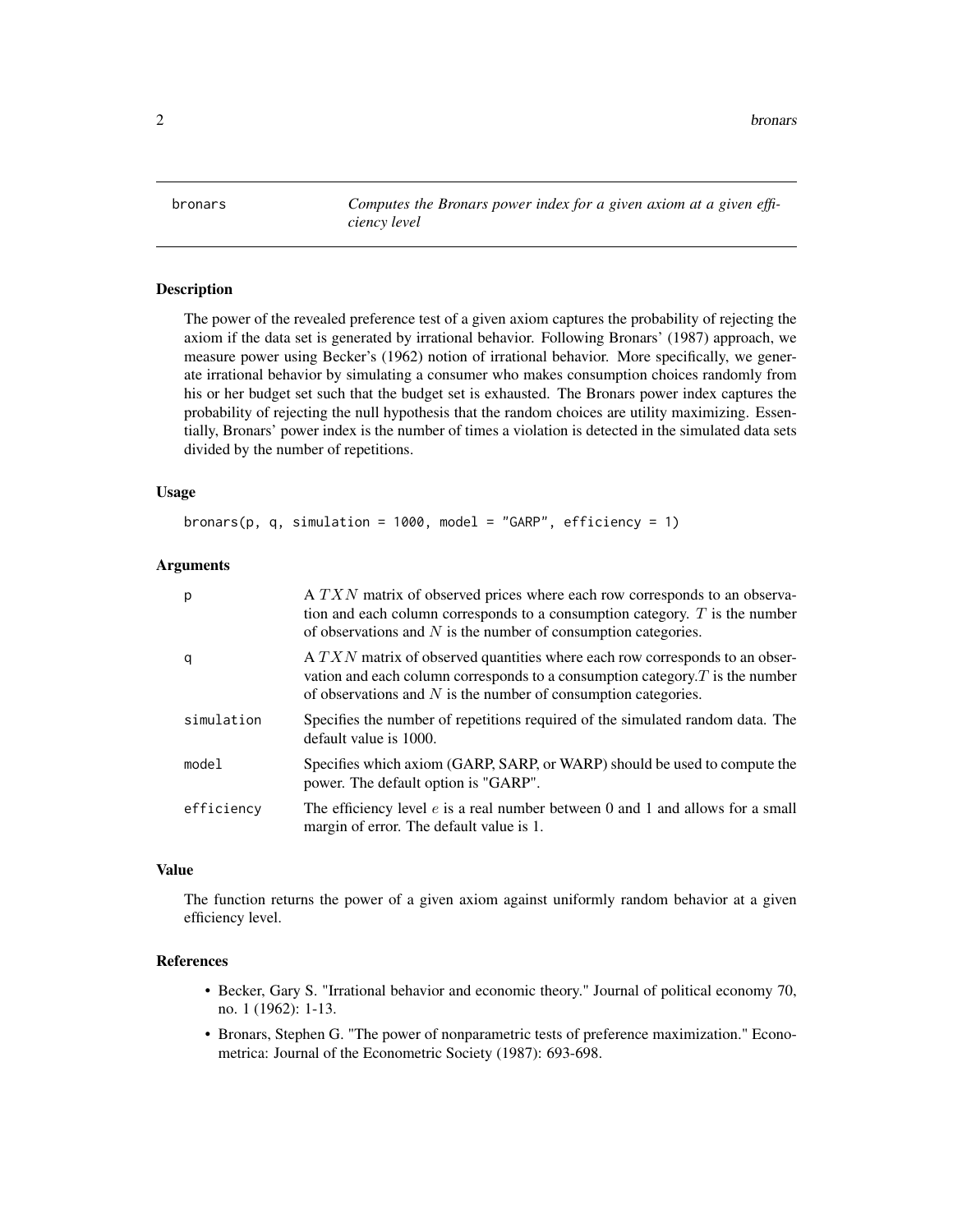<span id="page-2-0"></span>ccei 3 ann an t-ìre ann an t-ìre ann an t-ìre ann an t-ìre ann an t-ìre ann an t-ìre ann an t-ìre ann an t-ìre

#### Examples

```
# define a price matrix
p = matrix(c(4, 4, 4, 1, 9, 3, 2, 8, 3, 1,8,4,3,1,9,3,2,8,8,4,
1,4,1,8,9,3,1,8,3,2),
nrow = 10, ncol = 3, byrow = TRUE)
# define a quantity matrix
q = matrix(c( 1.81, 0.19, 10.51, 17.28, 2.26, 4.13, 12.33, 2.05, 2.99, 6.06,5.19,0.62,11.34,10.33,0.63,4.33,8.08,2.61,4.36,1.34,
9.76,1.37,36.35, 1.02,3.21,4.97,6.20,0.32,8.53,10.92),
nrow = 10, ncol = 3, byrow = TRUE)
# compute Bronars power index for GARP at full efficiency
bronars(p,q)
# compute Bronars power index for SARP at e = 0.99
bronars(p,q, model = "SARP", efficiency = 0.99)
```
#### <span id="page-2-1"></span>ccei *Computes the critical cost efficiency index*

#### Description

The nonparametric tests of rationality axioms ([garp,](#page-4-1)[sarp](#page-7-1), and [warp](#page-9-1)) are "sharp" in nature. This means that the tests will only tell us whether the observed data set passed the rationality axioms. However, when the data set fails, it is often useful to know how close the observed behavior is to satisfying the rationality restrictions (see Varian (1990) for an extensive motivation). Over the years, several measures (called goodness-of-fit indices) have been introduced to evaluate the degree to which the data set is consistent with the rationality axiom(s). The most popular goodness-of-fit index is the Critical Cost Efficiency Index; CCEI (also known as the Afriat Efficiency Index; AEI) proposed by Afriat (1973). The CCEI is defined as the maximal value of the efficiency level  $e$  such that the data set is consistent with GARP. Intuitively, this measure indicates the degree to which the set of demand observations is consistent with GARP. This function computes the CCEI following the binary search algorithm described in Varian (1990). Optionally, the user can specify the axiom (WARP, SARP, or GARP) for which the CCEI needs to be computed. When no axiom is specified, the function takes the default option as GARP.

#### Usage

 $ccei(p, q, model = "GARP")$ 

#### Arguments

p A TXN matrix of observed prices where each row corresponds to an observation and each column corresponds to a consumption category.  $T$  is the number of observations and  $N$  is the number of consumption categories.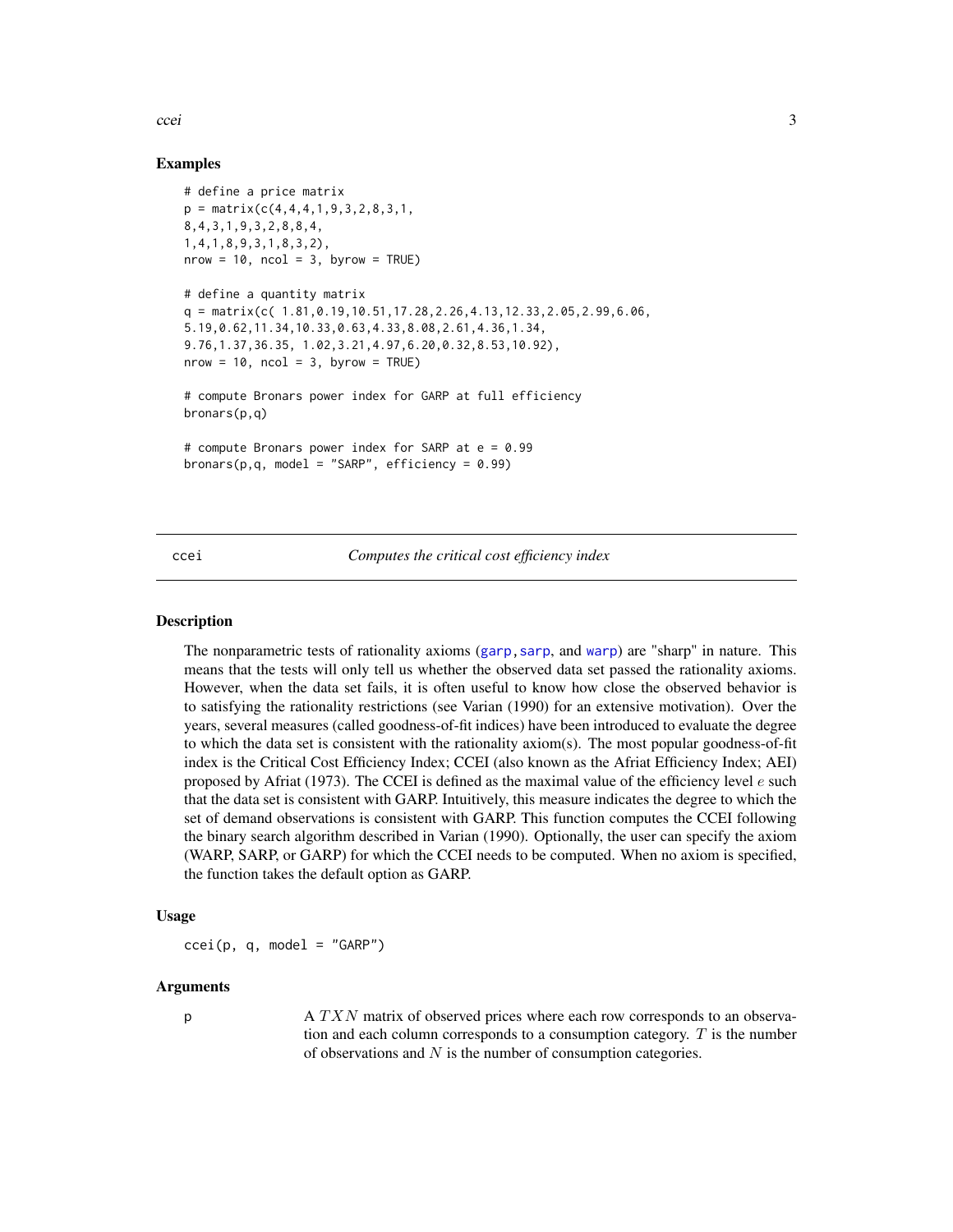<span id="page-3-0"></span>

| q     | A TXN matrix of observed quantities where each row corresponds to an obser-<br>vation and each column corresponds to a consumption category. $T$ is the number<br>of observations and $N$ is the number of consumption categories. |
|-------|------------------------------------------------------------------------------------------------------------------------------------------------------------------------------------------------------------------------------------|
| model | Specifies which axiom (GARP, SARP, or WARP) should be used to compute<br>the CCEI. The default value is "GARP" which computes the usual CCEI (also<br>known as the Afriat efficiency index, AEI) proposed by Afriat (1973).        |

#### Value

The function returns  $e^*$  which is the highest efficiency level at which the data satisfy the given axiom. For instance, if the given model is "GARP", the function returns the maximal value of the efficiency level e such that the data satisfy eGARP.

#### References

- Afriat, Sydney N. "On a system of inequalities in demand analysis: an extension of the classical method." International economic review (1973): 460-472.
- Varian, Hal R. "Goodness-of-fit in optimizing models." Journal of Econometrics 46, no. 1-2 (1990): 125-140.

#### See Also

[mpi](#page-5-1) for the money pump index.

#### Examples

```
# define a price matrix
p = matrix(c(4, 4, 4, 1, 9, 3, 2, 8, 3, 1,8,4,3,1,9,3,2,8,8,4,
1,4,1,8,9,3,1,8,3,2),
nrow = 10, ncol = 3, byrow = TRUE)
# define a quantity matrix
q = matrix(c( 1.81, 0.19, 10.51, 17.28, 2.26, 4.13, 12.33, 2.05, 2.99, 6.06,5.19,0.62,11.34,10.33,0.63,4.33,8.08,2.61,4.36,1.34,
9.76,1.37,36.35, 1.02,3.21,4.97,6.20,0.32,8.53,10.92),
nrow = 10, ncol = 3, byrow = TRUE)
# compute ccei for GARP
ccei(p,q, model = "GARP")# compute ccei for SARP
```
 $ccei(p,q, model = "SARP")$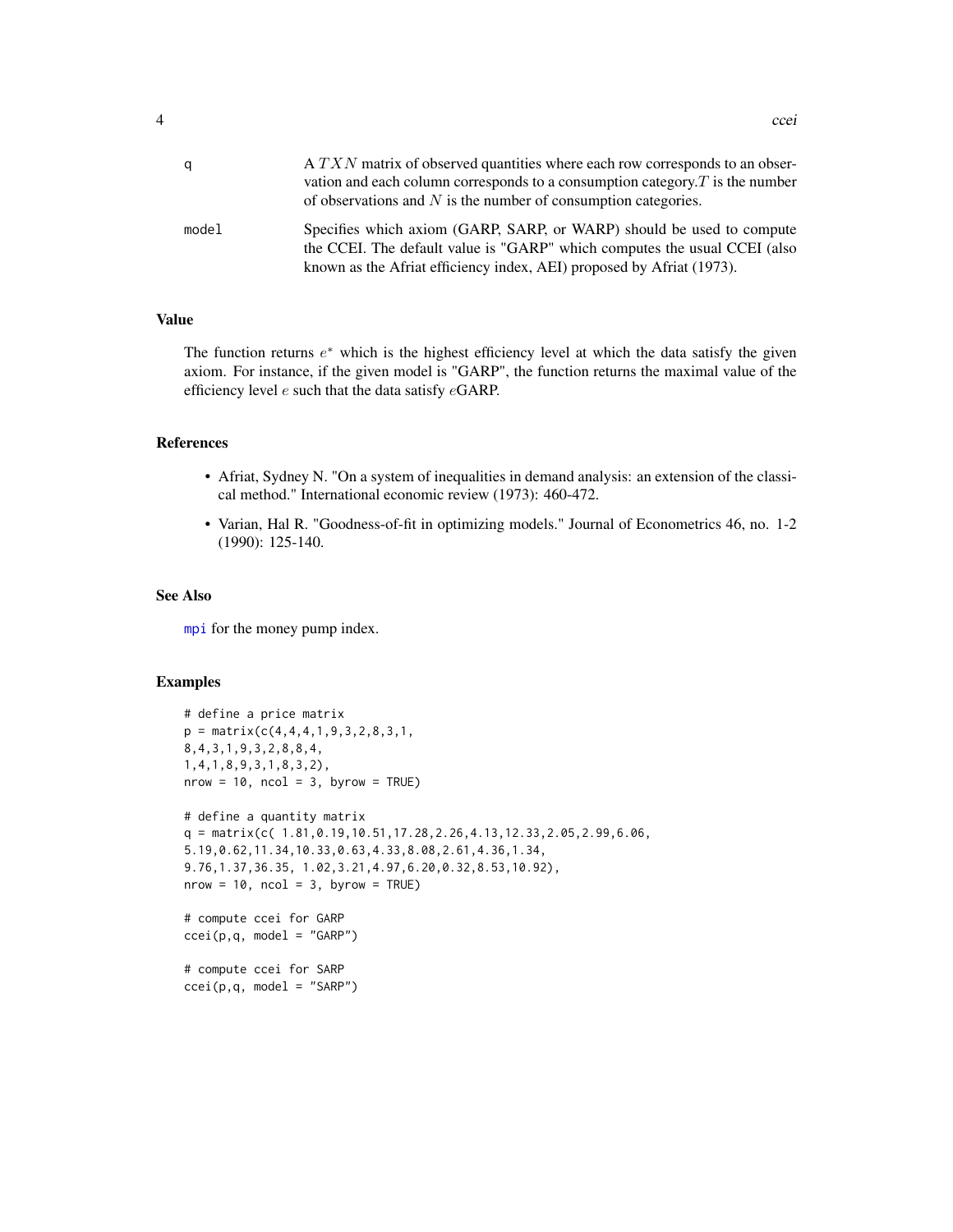<span id="page-4-1"></span><span id="page-4-0"></span>

garp *Tests consistency with the Generalized Axiom of Revealed Preference at efficiency* e

#### Description

This function allows the user to check whether a given data set is consistent with the Generalized Axiom of Revealed Preference at efficiency  $e$  (eGARP) and computes the number of eGARP violations. We say that a data set satisfies GARP at efficiency level  $e$  if  $q_t R_e q_s$  implies  $ep'_s q_s \leq p'_s q_t$ . It is clear that by setting  $e = 1$ , we obtain the standard version of GARP as defined in Varian (1982). While if  $e < 1$ , we allow for some optimization error in the choices to make the data set consistent with GARP. The smaller the  $e$  is, the larger will be the optimization error allowed in the test. It is well known that GARP is a necessary and sufficient condition for a data set to be rationalized by a continuous, strictly increasing, and concave preference function (see Afriat (1967) and Varian (1982)).

#### Usage

 $\text{gap}(p, q, \text{efficiency} = 1)$ 

#### Arguments

| p          | A TXN matrix of observed prices where each row corresponds to an observa-<br>tion and each column corresponds to a consumption category. $T$ is the number<br>of observations and $N$ is the number of consumption categories.                      |
|------------|-----------------------------------------------------------------------------------------------------------------------------------------------------------------------------------------------------------------------------------------------------|
| q          | A TXN matrix of observed quantities where each row corresponds to an obser-<br>vation and each column corresponds to a consumption category. $T$ is the number<br>of observations and $N$ is the number of consumption categories.                  |
| efficiency | The efficiency level $e$ , is a real number between 0 and 1, which allows for a small<br>margin of error when checking for consistency with the axiom. The default value<br>is 1, which corresponds to the test of consistency with the exact GARP. |

#### Value

The function returns two elements. The first element (passgarp) is a binary indicator telling us whether the data set is consistent with GARP at efficiency level e. It takes a value 1 if the data set is  $eGARP$  consistent and a value 0 if the data set is  $eGARP$  inconsistent. The second element (nviol) reports the number of  $e\text{GARP}$  violations. If the data set is  $e\text{GARP}$  consistent, nviol is 0. Note that the maximum number of violations in an eGARP inconsistent data is  $T(T - 1)$ .

#### Definitions

For a given efficiency level  $0 \le e \le 1$ , we say that:

• bundle  $q_t$  is directly revealed preferred to bundle  $q_s$  at efficiency level e (denoted as  $q_t R_e^D q_s$ ) if  $ep'_t q_t \geq p'_t q_s$ .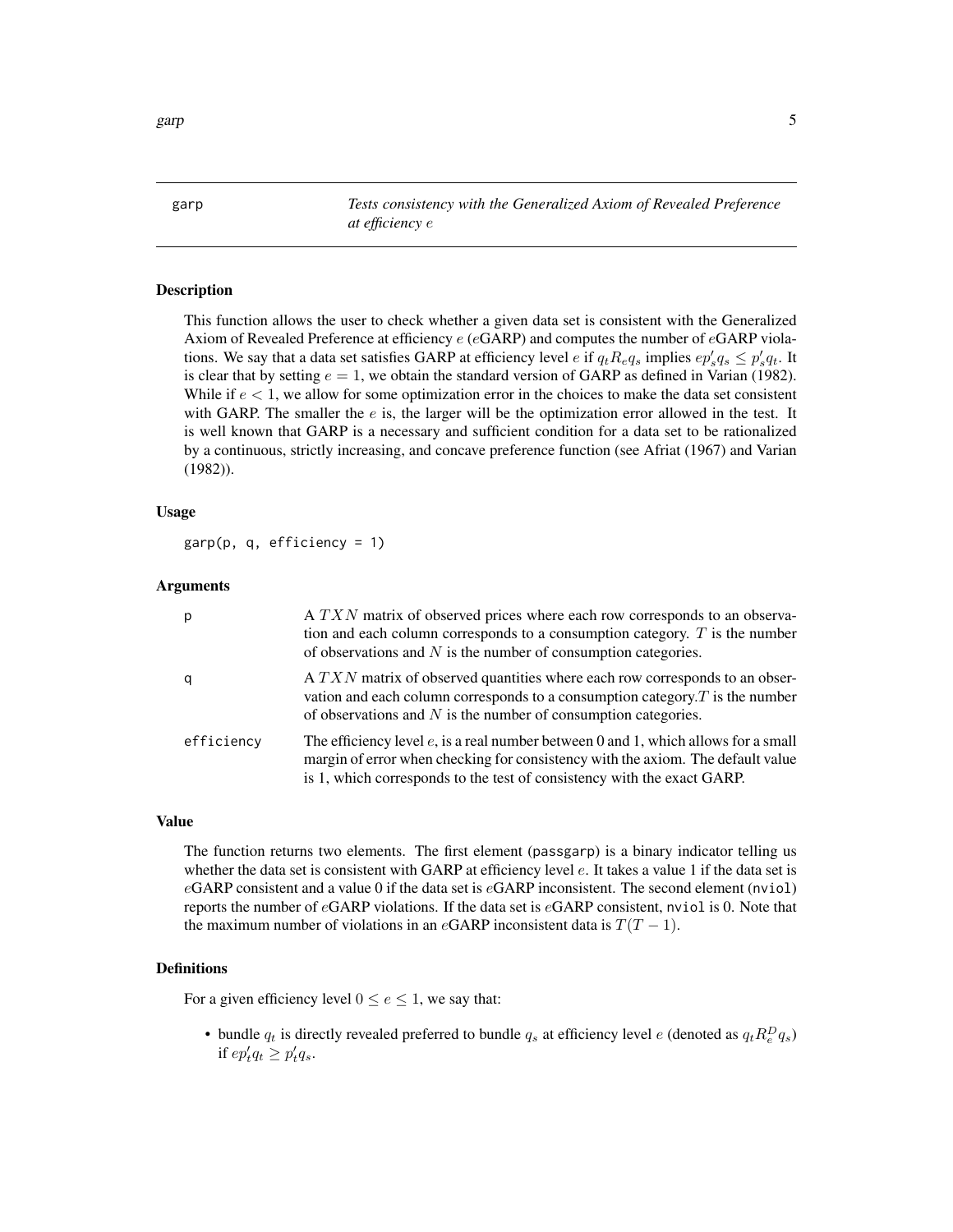<span id="page-5-0"></span>• bundle  $q_t$  is revealed preferred to bundle  $q_s$  at efficiency level e (denoted as  $q_t R_e q_s$ ) if there exists a (possibly empty) sequence of observations  $(t,u,v,\cdots,w,s)$  such that  $q_tR_e^Dq_u, q_uR_e^Dq_v,$  $\cdots$ ,  $q_w R_e^D q_s$ .

#### References

- Afriat, Sydney N. "The construction of utility functions from expenditure data." International economic review 8, no. 1 (1967): 67-77.
- Varian, Hal R. "The nonparametric approach to demand analysis." Econometrica: Journal of the Econometric Society (1982): 945-973.

#### See Also

[sarp](#page-7-1) for the Strong Axiom of Revealed Preference and [warp](#page-9-1) for the Weak Axiom of Revealed Preference.

#### Examples

```
# define a price matrix
p = matrix(c(4, 4, 4, 1, 9, 3, 2, 8, 3, 1,8,4,3,1,9,3,2,8,8,4,
1,4,1,8,9,3,1,8,3,2),
nrow = 10, ncol = 3, byrow = TRUE)
# define a quantity matrix
q = matrix(c( 1.81, 0.19, 10.51, 17.28, 2.26, 4.13, 12.33, 2.05, 2.99, 6.06,5.19,0.62,11.34,10.33,0.63,4.33,8.08,2.61,4.36,1.34,
9.76,1.37,36.35, 1.02,3.21,4.97,6.20,0.32,8.53,10.92),
nrow = 10, ncol = 3, byrow = TRUE)
# Test consistency with GARP and compute the number of GARP violations
garp(p,q)
# Test consistency with GARP and compute the number of GARP violations at e = 0.95
garp(p,q, efficiency = 0.95)
```
<span id="page-5-1"></span>

|  | ۰,<br>$\sim$ |  |
|--|--------------|--|
|  |              |  |

i *Computes the minimum and maximum money pump index* 

### Description

The nonparametric GARP test is "sharp" in nature. This means that the test will only tell us whether the observed data set is consistent with GARP. However, when the data set fails, it is often useful to know how close the observed behavior is to satisfying the rationality restrictions (see Varian (1990) for an extensive motivation). Over the years, several measures (called goodness-of-fit indices) have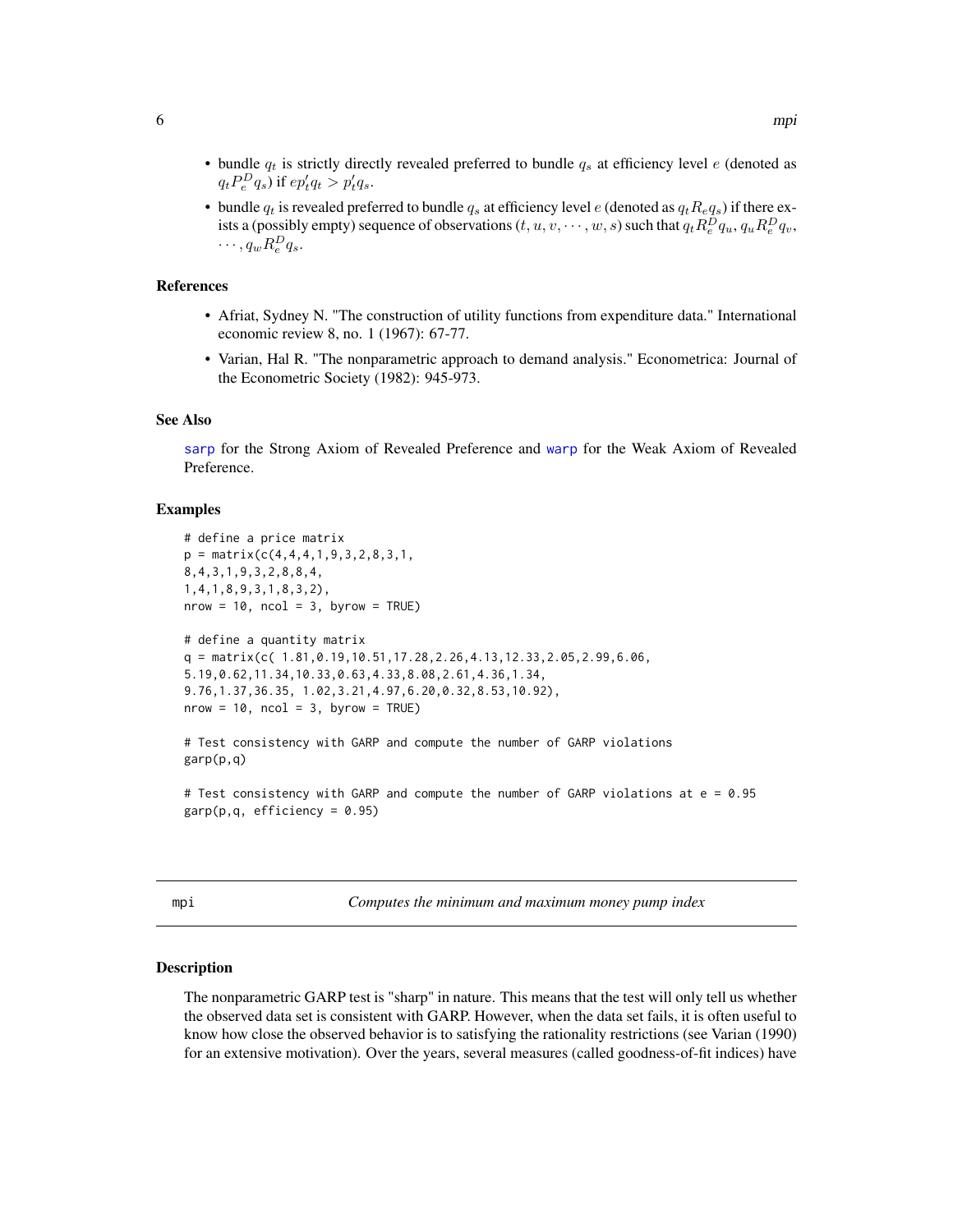#### <span id="page-6-0"></span>mpi 2008 - 2008 - 2008 - 2008 - 2008 - 2008 - 2008 - 2008 - 2008 - 2008 - 2008 - 2008 - 2008 - 2008 - 2008 - 2<br>Digwyddiadau

pump from the consumer. The higher is the MPI value, the more severe is the violation of rationality. While the MPI measure is conceptually appealing, it may be computationally challenging to determine this index for data sets with a large number of observations. In particular, Smeulders et al. (2013) showed that computing the mean and median MPI is an NP-hard problem. As easy-to-apply alternatives, they proposed the minimum and maximum MPI which can be computed efficiently (in polynomial time). This function implements the algorithm provided by these authors to measure the minimum and maximum MPI values for the given data set.

#### Usage

 $mpi(p, q)$ 

#### Arguments

| p | A TXN matrix of observed prices where each row corresponds to an observa-<br>tion and each column corresponds to a consumption category. $T$ is the number<br>of observations and $N$ is the number of consumption categories.     |
|---|------------------------------------------------------------------------------------------------------------------------------------------------------------------------------------------------------------------------------------|
| q | A TXN matrix of observed quantities where each row corresponds to an obser-<br>vation and each column corresponds to a consumption category. $T$ is the number<br>of observations and $N$ is the number of consumption categories. |

#### Value

The function returns two elements. The first element (minimum\_MPI) is the minimum MPI and the second element (maximum\_MPI) is the maximum MPI.

#### References

- Echenique, Federico, Sangmok Lee, and Matthew Shum. "The money pump as a measure of revealed preference violations." Journal of Political Economy 119, no. 6 (2011): 1201-1223.
- Smeulders, Bart, Laurens Cherchye, Frits CR Spieksma, and Bram De Rock. "The money pump as a measure of revealed preference violations: A comment." Journal of Political Economy 121, no. 6 (2013): 1248-1258.
- Varian, Hal R. "Goodness-of-fit in optimizing models." Journal of Econometrics 46, no. 1-2 (1990): 125-140.

#### See Also

[ccei](#page-2-1) for the critical cost efficiency index.

#### Examples

```
# define a price matrix
p = matrix(c(4, 4, 4, 1, 9, 3, 2, 8, 3, 1,8,4,3,1,9,3,2,8,8,4,
1,4,1,8,9,3,1,8,3,2),
```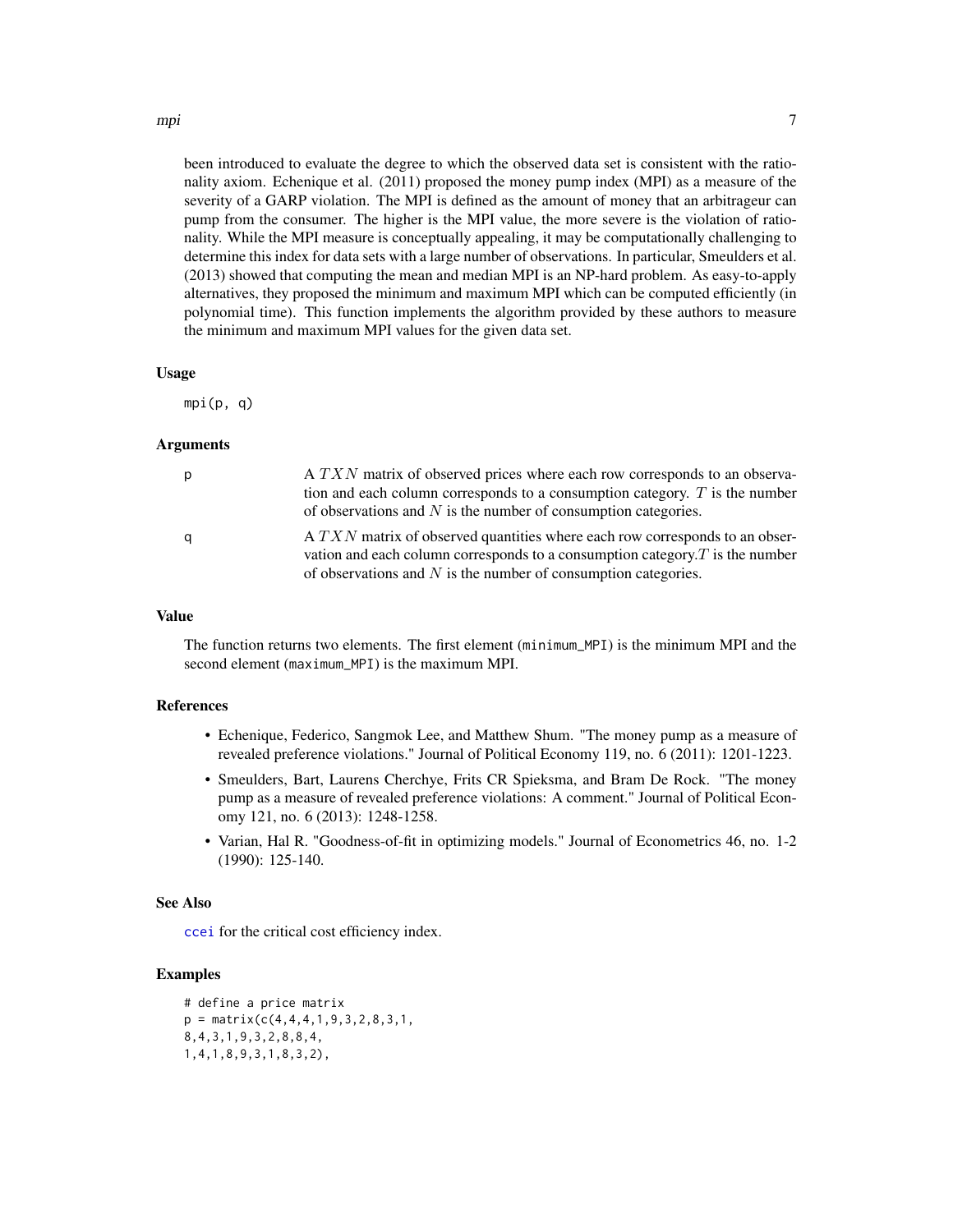```
nrow = 10, ncol = 3, byrow = TRUE)
# define a quantity matrix
q = matrix(c( 1.81, 0.19, 10.51, 17.28, 2.26, 4.13, 12.33, 2.05, 2.99, 6.06,5.19,0.62,11.34,10.33,0.63,4.33,8.08,2.61,4.36,1.34,
9.76,1.37,36.35, 1.02,3.21,4.97,6.20,0.32,8.53,10.92),
nrow = 10, ncol = 3, byrow = TRUE)
```

```
# compute the minimum and maximum MPI
mpi(p,q)
```
<span id="page-7-1"></span>sarp *Tests consistency with the Strong Axiom of Revealed Preference at efficiency* e

#### Description

This function allows the user to check whether a given data set is consistent with the Strong Axiom of Revealed Preference at efficiency level  $e$  (eSARP) and computes the number of eSARP violations. We say that a data set satisfies SARP at efficiency level  $e$  if  $q_t R_e q_s$  implies  $ep'_s q_s < p'_s q_t$  (see the definition of  $R_e$  below). It is clear that by setting  $e = 1$ , we obtain the standard version of SARP. While if  $e < 1$ , we allow for some optimization error in the choices to make the data set consistent with SARP. The smaller the  $e$  is, the larger will be the optimization error allowed in the test. It is well known that SARP is a necessary and sufficient condition for a data set to be rationalized by a continuous, strictly increasing, and strictly concave preference function (see Matzkin and Richter (1991)).

#### Usage

```
sarp(p, q, efficiency = 1)
```
#### Arguments

| p          | A TXN matrix of observed prices where each row corresponds to an observa-<br>tion and each column corresponds to a consumption category. $T$ is the number<br>of observations and $N$ is the number of consumption categories.                      |
|------------|-----------------------------------------------------------------------------------------------------------------------------------------------------------------------------------------------------------------------------------------------------|
| q          | $A T X N$ matrix of observed quantities where each row corresponds to an obser-<br>vation and each column corresponds to a consumption category. $T$ is the number<br>of observations and $N$ is the number of consumption categories.              |
| efficiency | The efficiency level $e$ , is a real number between 0 and 1, which allows for a small<br>margin of error when checking for consistency with the axiom. The default value<br>is 1, which corresponds to the test of consistency with the exact SARP. |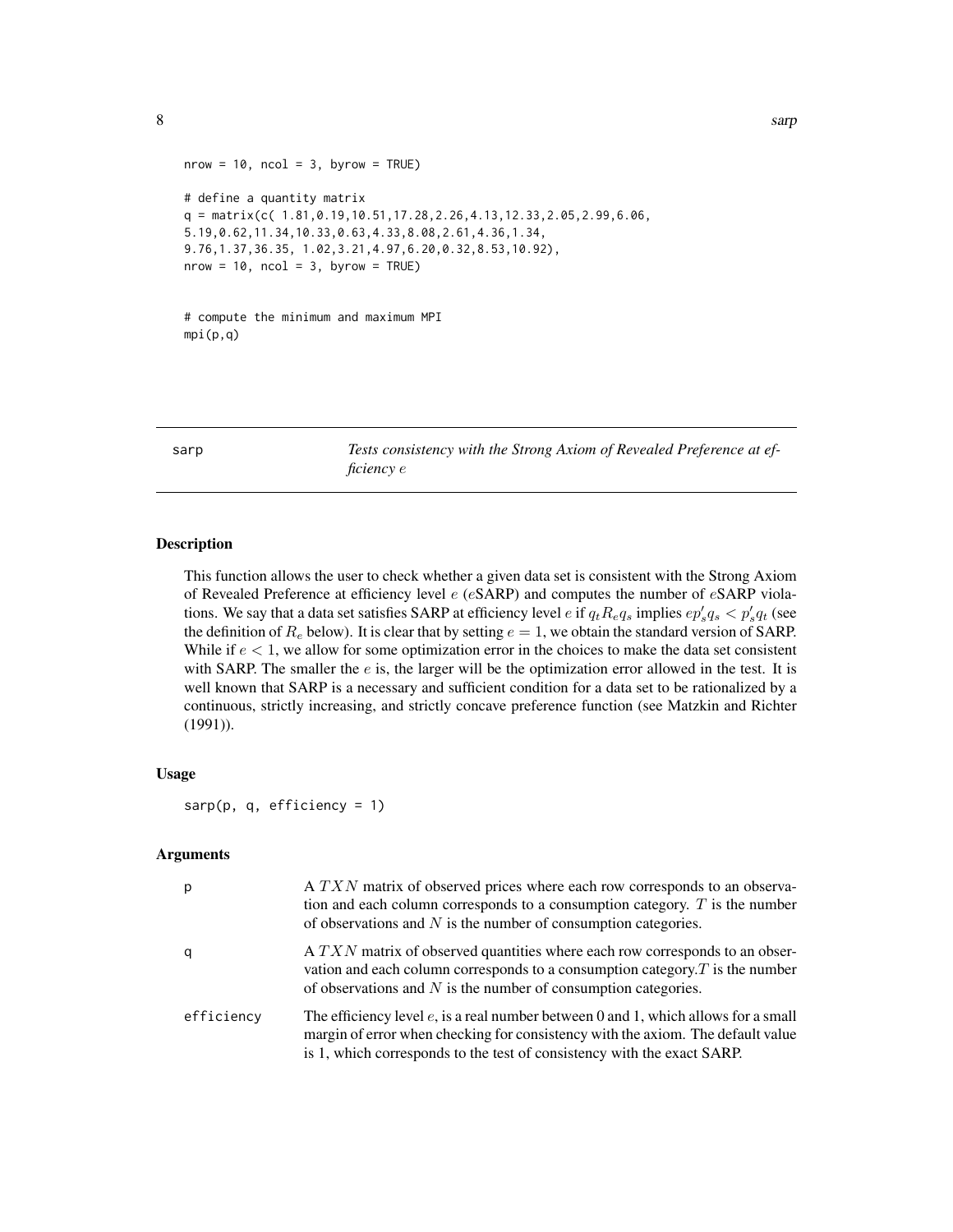<span id="page-8-0"></span>sarp 99 and 2012 the same same state of the state of the state of the state of the state of the state of the state of the state of the state of the state of the state of the state of the state of the state of the state of

#### Value

The function returns two elements. The first element (passsarp) is a binary indicator telling us whether the data set is consistent with SARP at a given efficiency level e. It takes a value 1 if the data set is eSARP consistent and a value 0 if the data set is eSARP inconsistent. The second element (nviol) reports the number of  $e$ SARP violations. If the data is  $e$ SARP consistent, nviol is 0. Note that the maximum number of violations in an eSARP inconsistent data is  $T(T - 1)$ .

#### Definitions

For a given efficiency level  $0 \le e \le 1$ , we say that:

- bundle  $q_t$  is directly revealed preferred to bundle  $q_s$  at efficiency level e (denoted as  $q_t R_e^D q_s$ ) if  $ep'_t q_t \geq p'_t q_s$ .
- bundle  $q_t$  is strictly directly revealed preferred to bundle  $q_s$  at efficiency level  $e$  (denoted as  $q_t P_e^D q_s$ ) if  $ep'_t q_t > p'_t q_s$ .
- bundle  $q_t$  is revealed preferred to bundle  $q_s$  at efficiency level e (denoted as  $q_t R_e q_s$ ) if there exists a (possibly empty) sequence of observations  $(t,u,v,\cdots,w,s)$  such that  $q_tR_e^Dq_u,q_uR_e^Dq_v,$  $\cdots$ ,  $q_w R_e^D q_s$ .

#### References

• Matzkin, Rosa L., and Marcel K. Richter. "Testing strictly concave rationality." Journal of Economic Theory 53, no. 2 (1991): 287-303.

#### See Also

[garp](#page-4-1) for the Generalized Axiom of Revealed Preference and [warp](#page-9-1) for the Weak Axiom of Revealed Preference.

#### Examples

```
# define a price matrix
p = matrix(c(4, 4, 4, 1, 9, 3, 2, 8, 3, 1,8,4,3,1,9,3,2,8,8,4,
1,4,1,8,9,3,1,8,3,2),
nrow = 10, ncol = 3, byrow = TRUE)
# define a quantity matrix
q = matrix(c( 1.81, 0.19, 10.51, 17.28, 2.26, 4.13, 12.33, 2.05, 2.99, 6.06,5.19,0.62,11.34,10.33,0.63,4.33,8.08,2.61,4.36,1.34,
9.76,1.37,36.35, 1.02,3.21,4.97,6.20,0.32,8.53,10.92),
nrow = 10, ncol = 3, byrow = TRUE)
# Test consistency with SARP and compute the number of SARP violations
```

```
sarp(p,q)
```

```
# Test consistency with SARP and compute the number of SARP violations at e = 0.95
sarp(p,q, efficient) = 0.95)
```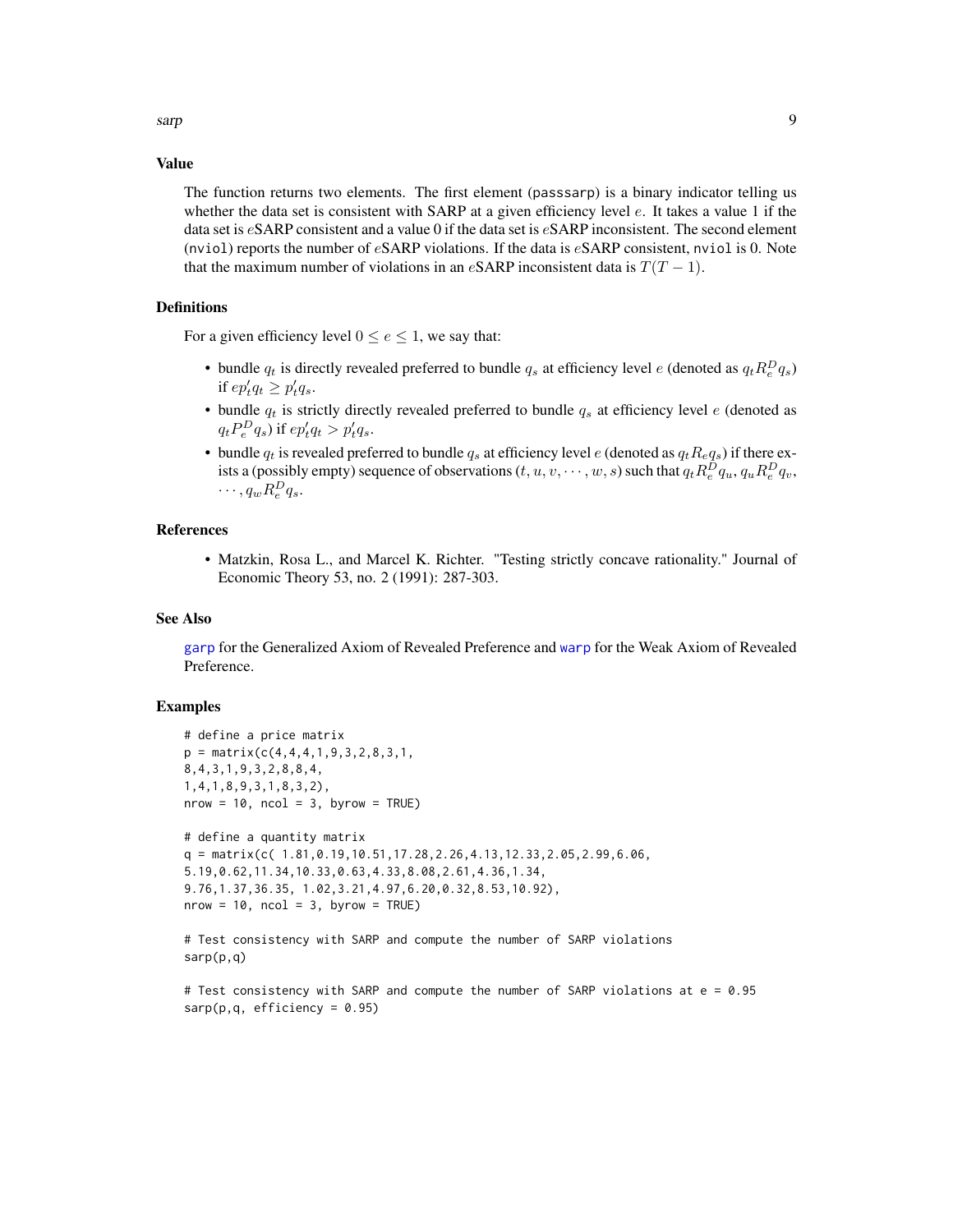<span id="page-9-1"></span><span id="page-9-0"></span>warp *Tests consistency with the Weak Axiom of Revealed Preference at efficiency* e

#### Description

This function allows the user to check whether a given data set is consistent with the Weak Axiom of Revealed Preference at efficiency level  $e$  (eWARP) and computes the number of eWARP violations. We say that a data set satisfies WARP at efficiency level e if  $q_t R_e^D q_s$  and  $q_t \neq q_s$  implies  $ep'_s q_s$  $p'_s q_t$  (see the definition of R^D\_e below). The exact WARP, with  $e = 1$ , is a necessary and sufficient condition for a data set to be rationalizable by a continuous, strictly increasing, piecewise strictly concave, and skew-symmetric preference function (see Aguiar et al. (2020)). Moreover, Rose (1958) showed that for the case of two goods ( $N = 2$ ), WARP is equivalent to the Strong Axiom of Revealed Preference (SARP). In other words, when there are only two consumption categories, transitivity has no empirical bite.

#### Usage

warp(p,  $q$ , efficiency = 1)

#### Arguments

| p          | $A T \times N$ matrix of observed prices where each row corresponds to an observa-<br>tion and each column corresponds to a consumption category. $T$ is the number<br>of observations and $N$ is the number of consumption categories.          |
|------------|--------------------------------------------------------------------------------------------------------------------------------------------------------------------------------------------------------------------------------------------------|
| q          | $A T \times N$ matrix of observed quantities where each row corresponds to an obser-<br>vation and each column corresponds to a consumption category. $T$ is the number<br>of observations and $N$ is the number of consumption categories.      |
| efficiency | The efficiency level e, is a real number between 0 and 1, which allows for a small<br>margin of error when checking for consistency with the axiom. The default value<br>is 1, which corresponds to the test of consistency with the exact WARP. |

#### Value

The function returns two elements. The first element (passwarp) is a binary indicator telling us whether the data set is consistent with WARP at a given efficiency level e. It takes a value 1 if the data set is  $e$ WARP consistent and a value 0 if the data set is  $e$ WARP inconsistent. The second element (nviol) reports the number of  $e$ WARP violations. If the data set is  $e$ WARP consistent, nviol is 0. Note that the maximum number of violations in an eWARP inconsistent data is  $T(T -$ 1)/2.

#### Definitions

For a given efficiency level  $0 \le e \le 1$ , we say that:

• bundle  $q_t$  is directly revealed preferred to bundle  $q_s$  at efficiency level e (denoted as  $q_t R_e^D q_s$ ) if  $ep'_t q_t \geq p'_t q_s$ .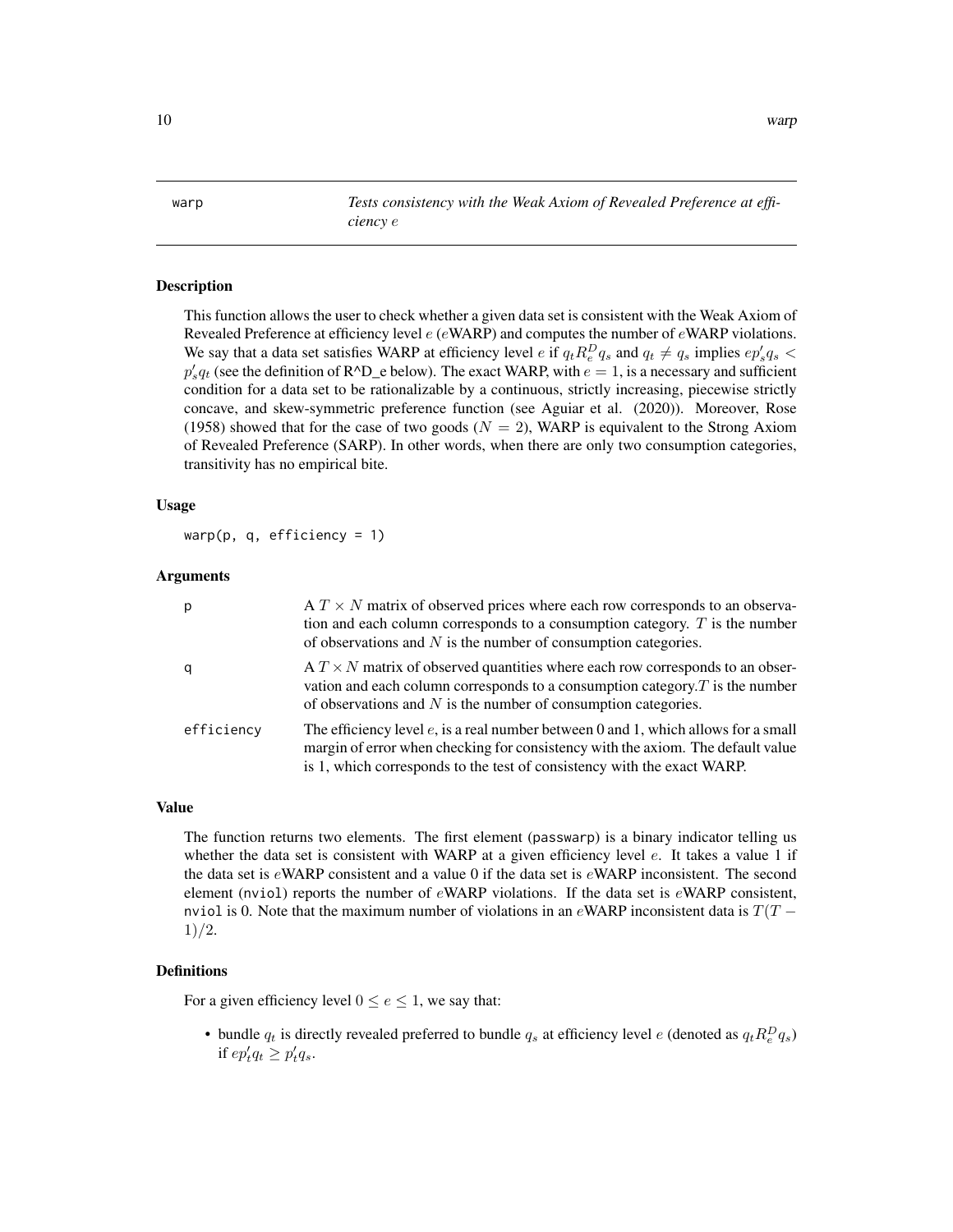#### <span id="page-10-0"></span>warp the contract of the contract of the contract of the contract of the contract of the contract of the contract of the contract of the contract of the contract of the contract of the contract of the contract of the contr

#### References

- Aguiar, Victor, Per Hjertstrand, and Roberto Serrano. "A Rationalization of the Weak Axiom of Revealed Preference." (2020).
- Rose, Hugh. "Consistency of preference: the two-commodity case." The Review of Economic Studies 25, no. 2 (1958): 124-125.

#### See Also

[sarp](#page-7-1) for the Strong Axiom of Revealed Preference and [garp](#page-4-1) for the Generalized Axiom of Revealed Preference.

#### Examples

```
# define a price matrix
p = matrix(c(4, 4, 4, 1, 9, 3, 2, 8, 3, 1,8,4,3,1,9,3,2,8,8,4,
1,4,1,8,9,3,1,8,3,2),
nrow = 10, ncol = 3, byrow = TRUE)
```

```
# define a quantity matrix
q = matrix(c( 1.81, 0.19, 10.51, 17.28, 2.26, 4.13, 12.33, 2.05, 2.99, 6.06,5.19,0.62,11.34,10.33,0.63,4.33,8.08,2.61,4.36,1.34,
9.76,1.37,36.35, 1.02,3.21,4.97,6.20,0.32,8.53,10.92),
nrow = 10, ncol = 3, byrow = TRUE)
```
# Test consistency with WARP and compute the number of WARP violations warp(p,q)

# Test consistency with WARP and compute the number of WARP violations at e = 0.95 warp(p,q, efficiency =  $0.95$ )